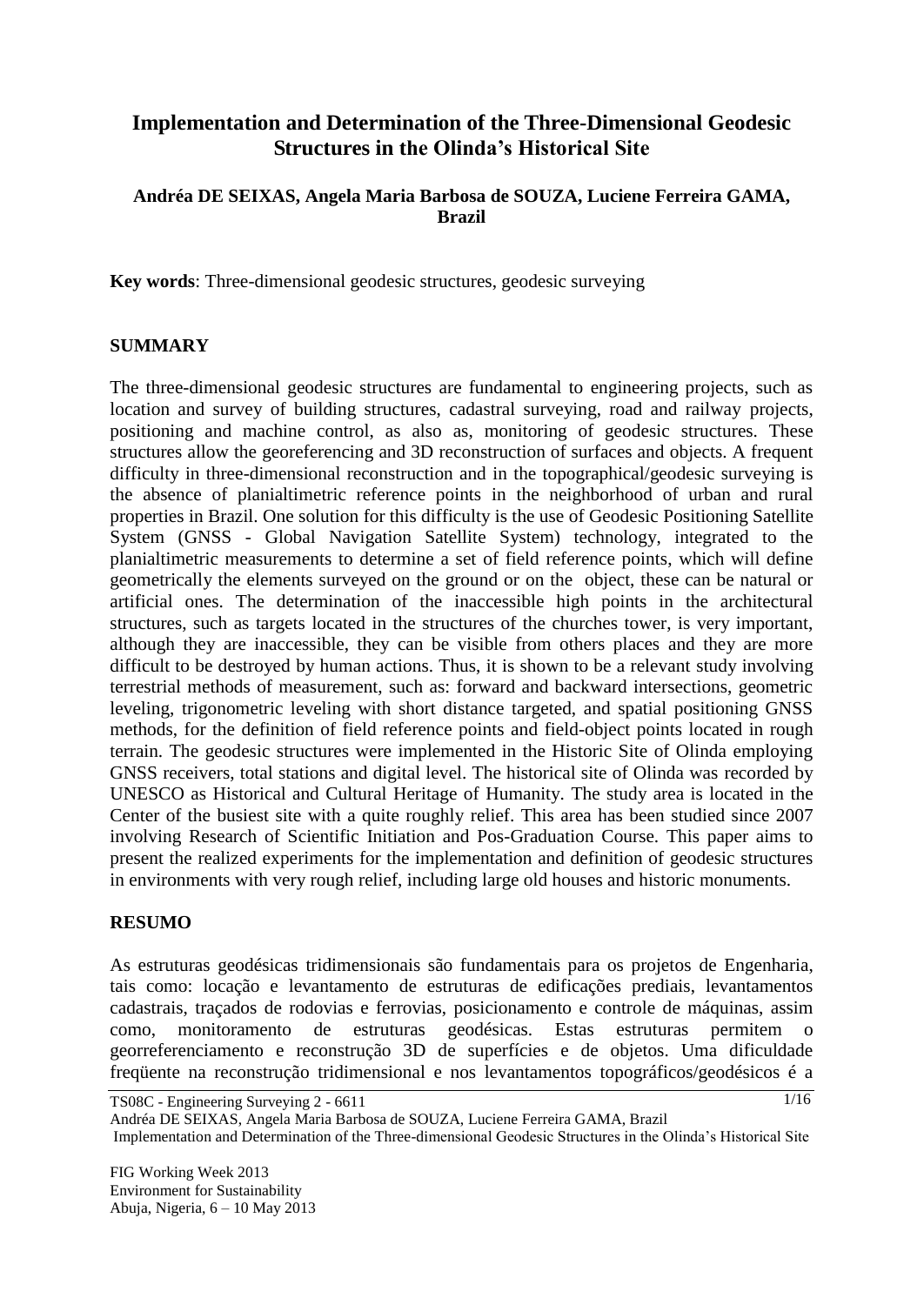ausência de pontos de referência planialtimétricos nas proximidades dos imóveis urbanos e rurais brasileiros. Uma solução para essa dificuldade é a utilização da tecnologia de Posicionamento Geodésico por Satélite (GNSS – Global Navigation Satellite System) integrado a medições terrestres planialtimétricas para definição de um conjunto de campo de pontos de referência, o qual definirá geometricamente os elementos levantados sobre a superfície do terreno e do objeto, estes podendo ser objetos naturais ou artificiais. A determinação de pontos altos inacessíveis nas estruturas arquitetônicas, como por exemplo, alvos contidos nas estruturas de edificação situados em torres de igrejas, é importante, pois apesar de serem inacessíveis, tornam-se visíveis de outras localidades e mais difíceis de serem obstruídos por ações antrópicas. Com isso, mostra-se ser de relevância um estudo envolvendo os métodos terrestres de medição, tais como: interseção à vante e à ré; nivelamento geométrico, nivelamento trigonométrico com visadas curtas; e métodos de posicionamento espacial GNSS, para a definição de campo de pontos de referência e campo de pontos-objeto localizados em terrenos acidentados. As estruturas geodésicas foram implantadas no Sítio Histórico de Olinda empregando-se receptores GNSS, Estações Totais e Nível Digital. O Sítio Histórico de Olinda foi tombado pela UNESCO como Patrimônio Histórico e Cultural da Humanidade. A área em estudo localiza-se no Centro de maior movimentação comercial e com relevo bastante ondulado. Essa área vem sendo estudada desde 2007 envolvendo pesquisas de Iniciação Científica e de Mestrado. Este trabalho tem como objetivo a apresentação dos experimentos realizados para a implantação e definição de estruturas geodésicas em ambientes diversificados pelo relevo acidentado, caracterizada pela construção de casarios antigos e monumentos históricos.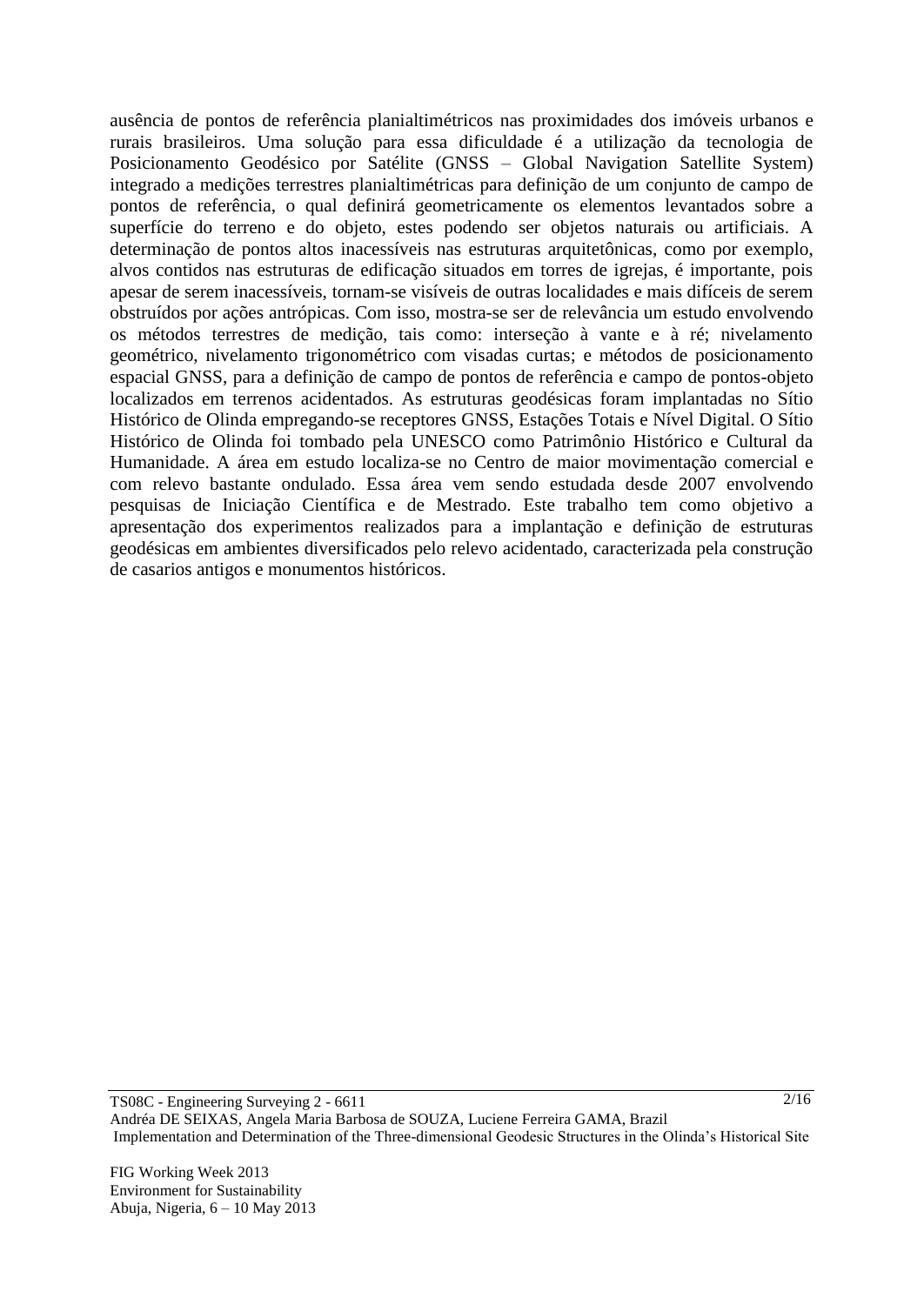# **Implementation and Determination of the Three-Dimensional Geodesic Structures in the Olinda's Historical Site**

### **Andréa DE SEIXAS, Angela Maria Barbosa de SOUZA, Luciene Ferreira GAMA, Brazil**

# **1. INTRODUCTION**

The three-dimensional geodesic structures are fundamental to engineering projects, such as: location and surveys of building structures, cadastral surveying, road and railway projects, positioning and machine control, and monitoring of deformations of geodesic structures themselves, allowing the georeferencing and the 3D reconstruction of terrestrial topographical surfaces, artificial objects, for example, building constructions.

A frequent difficulty in the three-dimensional reconstruction and topographical/ geodesic surveying, is the lack of planialtimetric reference points near the urban and rural properties. One solution for this difficulty is the use of Geodesic Positioning Satellite System technology (GNSS - Global Navigation Satellite System) integrated to the terrestrial planialtimétric measurements for definition of a set of field reference points that will define geometrically elements surveyed on the surface of ground and natural or artificial objects, located in a given reference system.

The determination of the high points in inaccessible architectural structures, such as target of the buildings located on church towers is very important in one geodesic structure, despite of being inaccessible from other locations, are visible in the others places and will be more protected by devastation of human actions. Thus, it is more relevantly to a study involving methods of terrestrial measurements, such as: forward and backward intersection, geometric leveling, trigonometric leveling with short sights, electronic tacheometry, in addition to the geodesic positioning satellite to the field reference points definition and field object points located in rough terrain. The aim of this paper is to present the methodology used for the implementation and definition of the three-dimensional geodesic structures to present threedimensional buildings located in urban sites with the presence of rough relief making use of planialtimetric measurement methods.

The experiments were conducted in the area of the Historic Site of Olinda, called Area Test. The geodesic structures implanted in Olinda Historic Site were measured three-dimensionally and densified employing GNSS receivers, Total Station and Digital Level. In the following will be approached the three-dimensional geodesic structures and planialtimetric measurement methods.

## **2. THREE-DIMENSIONAL GEODESIC STRUCTURES**

Three-dimensional geodesic structures can be defined as fields of planialtimetric points materialized and accurate. These fields of points represent the reference for the establishment of geodetic positions to arrive at global, regional and local (TORGE, 2003). Threedimensional geodesic structures are formed by planialtimetrics geodesic networks and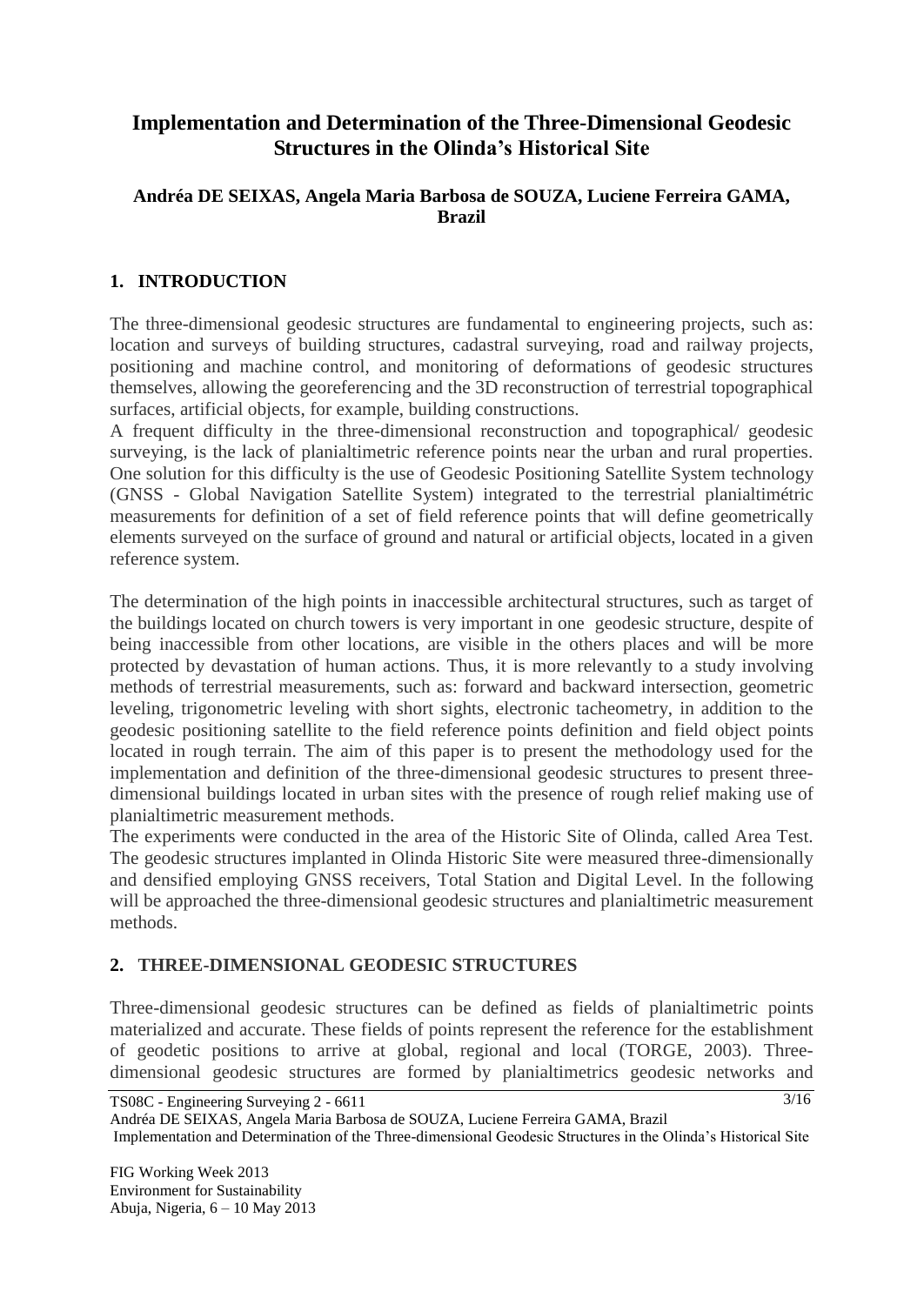gravimetric networks. In this paper will be treated local three-dimensional geodesic structures.These are implemnted primarily for engineering projects, among other geophysical investigations and for geodynamic procedures determination spatially limited (TORGE, 2003).

The definition and implementation of geodesic structures are dependent on technological developments. Therefore, it will be visualized distinct measurement procedures, materialization and points detection. Then the geodesic structures have one-dimensional, twodimensional and/or three-dimensional character. In SOUZA (2012) and GAMA (2008) are approached the geodesic structures employed in this work.

## **3. PLANIALTIMETRIC MEASUREMENT METHODS**

For the field reference points measurement, in the present paper, it was employed planialtimetric methods of surveying such as: GNSS, forward and backward intersection, as well as, geometric and trigonometric leveling with short sights.

### **3.1 Static Relative Positioning Method of GNSS**

The relative positioning can be obtained by the static method. The static method generally, uses the double phase difference (DD) as observable. Two or more receivers collect data simultaneously from the satellites for at least twenty (20) minutes to a few hours. Enables an accuracy around 1.0 to 0.1 ppm or better than that. For extensive baselines (greater than 15 km) are employed receivers with dual frequency (MONICO, 2008).

For relative positioning are assigned to various methods, among them can be mencioned the static and "stop-and-go" methods. Further information regarding to these methods are acquired in the following bibliographical references: (SEEBER, 2003), (MONICO, 2000), (LEICK, 1995), (SEGANTINE, 2002) and (HOFMANN-WELLENHOF et al., 2001). General Standards and Specifications for GPS Surveys by IBGE, PR Resolution 22, of 7/21/83, refer to these surveying methods and determine the conditions to be applyed in all surveys with GPS in Brazil.

## **3.2 Terrestrial Planialtimetric of Measurement Methods with Total Station**

In this paper the terrestrial measurement methods are interconnected to the positioning satellite methods. In the following are defined the used terrestrial measurement methods. They are ordered according to the types of observations made by the Total Station. The determination of the planimetric coordinates were separated of the altimetric determination.

#### 3.2.1 Forward Intersection Method 2D

Two cases were approached in (SOUZA, 2012). At the first forward intersection occurs by internal angles measurments  $\alpha$  and  $\beta$  (Figure 1) belonging to the triangle formed between the known coordinates vertices of  $P_1$  and  $P_2$  and the unknown  $P_N$ . In this case the known coordinates vertices with  $P_1$  and  $P_2$  are intervisible each other. In the second the forward intersection occurs by directional angle measurements the (Figure 1), in this case the known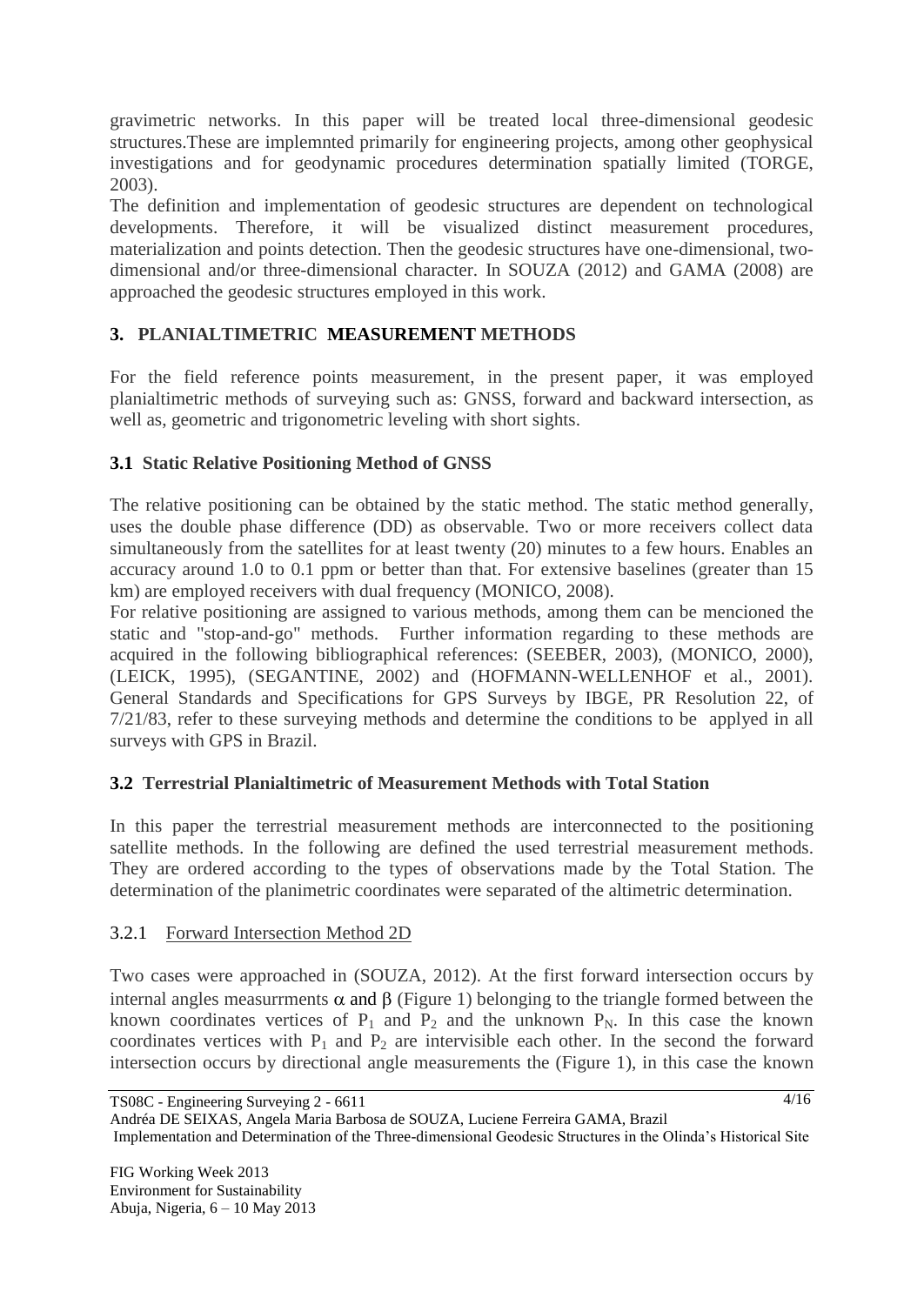coordinates vertices  $P_1$  and  $P_2$  are not intervisible each other.

In the case of the forward intersection by means of horizontal angles are given the coordinates of the vertices  $P_1(y_1, x_1)$  and  $P_2(y_2, x_2)$  as illustrated in (Figure 1) and the directions measurements,  $r_{1,N}$ ,  $r_{1,2}$ ,  $r_{2,N}$  and  $r_{2,1}$ , the azimuth  $t_{1,2}$ and the distances from these coordinate vertices are calculated. From horizontal direction measurements with Total Station, will be got the angles  $α$  and  $β$ .



Figure 1: Forward intersection through the directional angles. Source: GRUBER and JOECKEL (2011).

In the case of forward intersection through the azimuth angles the stations  $P_1$  and  $P_2$  are not intervisible each other, so it is necessary that known stations in the vicinity of the stations  $P_1$ and  $P_2$ , in (Figure 1) represented by  $P_3$  and  $P_4$ , so that they can be determined the orientation angles (azimuth angles).

The determination of a point may occur by at least two stations with known coordinates. When using more than two known stations or performed abundant measurements the coordinates can be adjusted by the Least Squares Method (KAHMEN, 1997) and (WOLF; GHILANI, 1997).

#### 3.2.2 Forward Intersection 2D

The method of forward intersection can be subdivided into three situations. They are characterized according to the type of observations that are performed to determine the unknown station: intersection by direction measurements, intersection by means of distance measurements and intersection by combined measurements of direction and distance.

The method of backward intersection through combined distance measurements and direction, used in this study, can be used when you want to determine the coordinates of the topographic station under which a Total Station or electronic Tachymeter is installed. To do so they must be measured: the distance between the unknown station and occupied by the Total Station and one of the known coordinates station  $D_{EA}$  and the directions between the unknown station occupied by Total Station and two known coordinates station of resulting in the angle α. This method is illustrated in (Figure 2).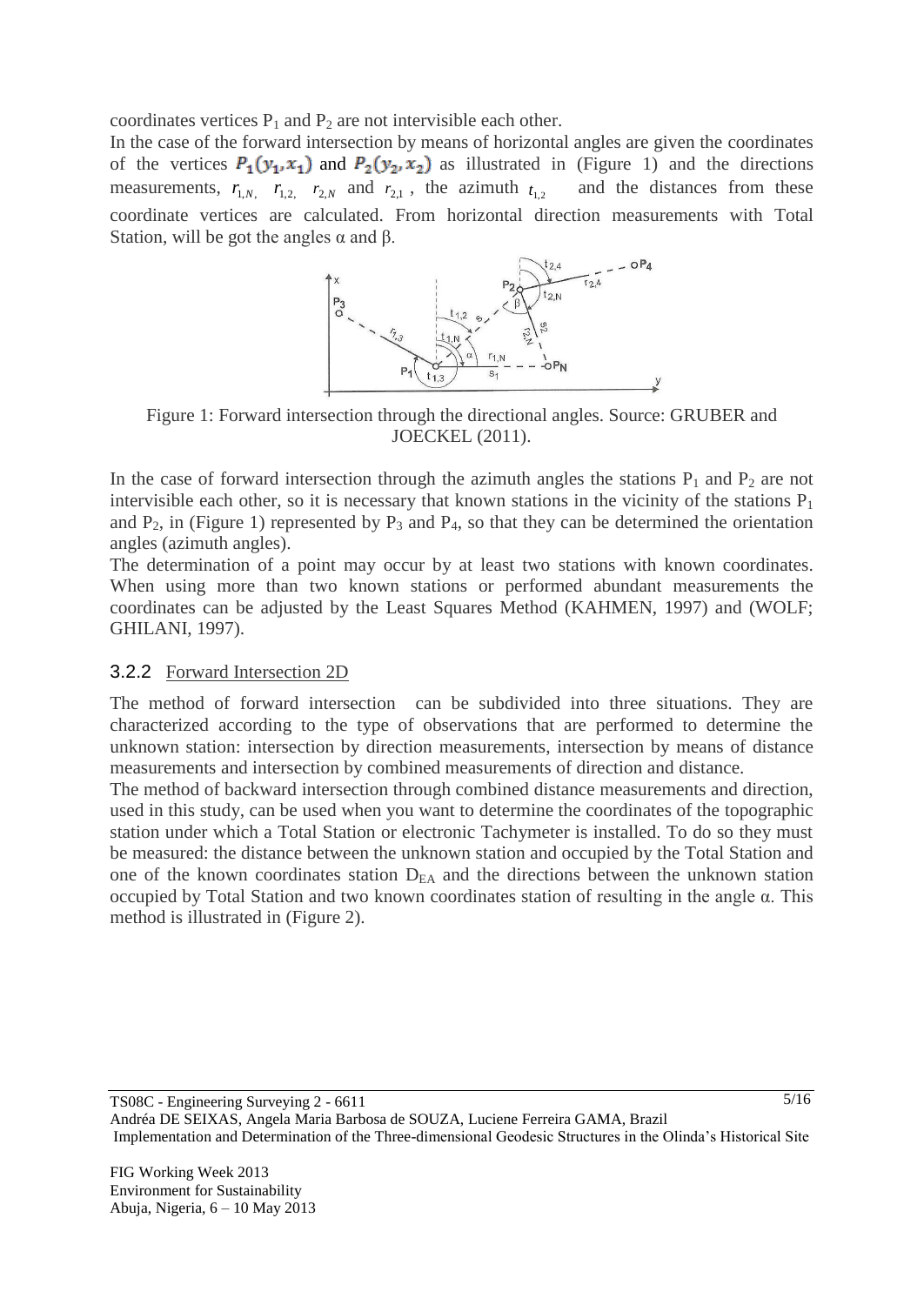

Figure 2 – Free Station Method. Source: ERBA et al. (2005).

#### 3.2.3 Trigonometric Leveling Method

Characterized as trigonometric leveling the altimetric transference performed by zenithal angle measurements and inclined distances and/or reduced to the horizont. In this work the trigonometric leveling was done with short distances.

An advantage of the determination of the trigonometric height is their employability in spots that are inaccessible, such as church towers, high points of civil works. At these points are not possible to measure the horizontal distance "a" to the station located on the ground. In this way the horizontal distance "a" must be determined indirectly from the help of a triangular horizontal plane as shown in (Figure 3). To obtain the horizontal distance " $a$ " is placed near the station a base AB, which from their extreme points A and B is intervisible the high point T.



Figura 3 - Trigonometric Leveling of inaccessible points. Source: KAHMEN (2005).

The accuracy of the height transportation through the trigonometric leveling is essentially dependent on the measured angles, heights of the instrument and the target, as well as atmospheric refraction. The influence of instrumental errors in height on the height transportation is independent of the distance and for short distances can play an important consideration (RESNIK and BILLl, 2003).

#### **3.3 Terrestrial Method of Altimetric Measurement with Digital Level**

The altimetry reproduces the true shape of the land and leveling methods are used to establish the level differences (JORDAN, 1944).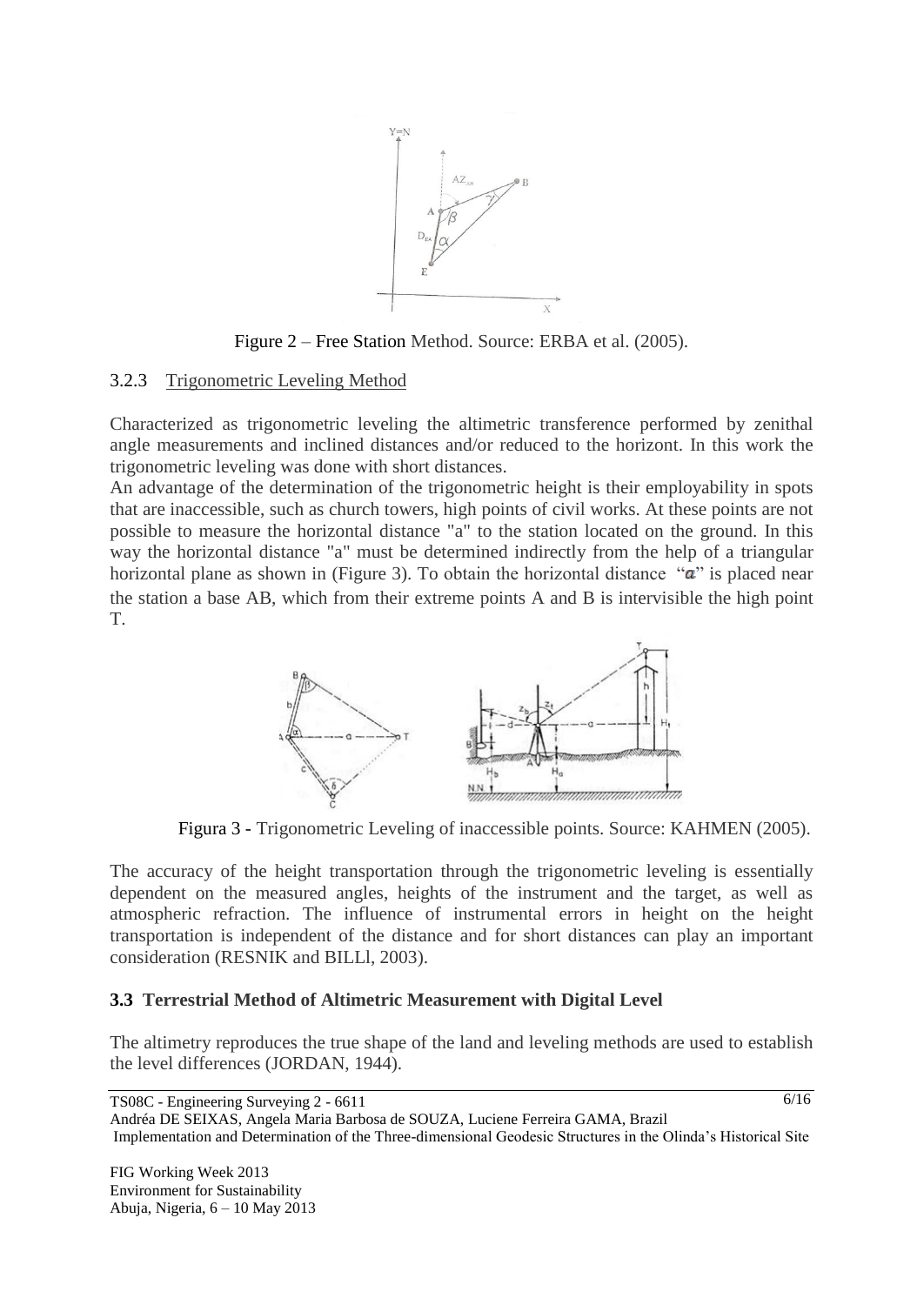The Geometic Leveling is the process that establish the level difference in among the ground points through horizontal sights, in vertical rods positioned on the points, with a certain level (NBR 13.133/1994).

To determine the altitude of point B (Figure 4) above the reference surface defined by reference level A, the level difference  $\Delta h_{AB}$  is determined from the simple leveling sections. For that distance AB is subdivided by parts separated by points of change  $W_1, \dots, W_n$  of at most 100m, the differences level being individual  $h_1, h_2, ..., h_n$  observed and added to one another.



Figure 4 – Leveling circuit between points A and B. Source: KAHMEN (1997).

#### **4. IMPLEMENTATION AND DETERMINATION METHODOLOGY FOR THREE-DIMENSIONAL GEODESIC STRUCTURES**

This section presents the implementation and determination methodology of the geodesic structures, whose experiments were performed at the Historic Site of Olinda. It was implemented a set of benchmarks points in the field by applying the static relative positioning method with GNSS and Terrestrial Measurement Methods: forward intersection, backward intersection and trigonometric leveling with the use of a Total Station and the geometic leveling method with the use of a Digital Level. Following are the materials, the characteristics of the test area, the definition of the planimetric and altimetric reference system, as well as, the field measurements of the points of the experiments.

The precision indicator used in carrying out the surveying applied to engineering for the GNSS Surveying System methods, as well as, Total Station and Digital Level, obeyed the confidence level of 95%.

In the field data collection and in the observations processing and adjustments were used the following equipment:

- Geodesic Receivers of dual frequency (L1/L2);
- Total Station;
- Digital Level;
- Post-processing Software;
- Developed Applications in EXCEL spreadsheets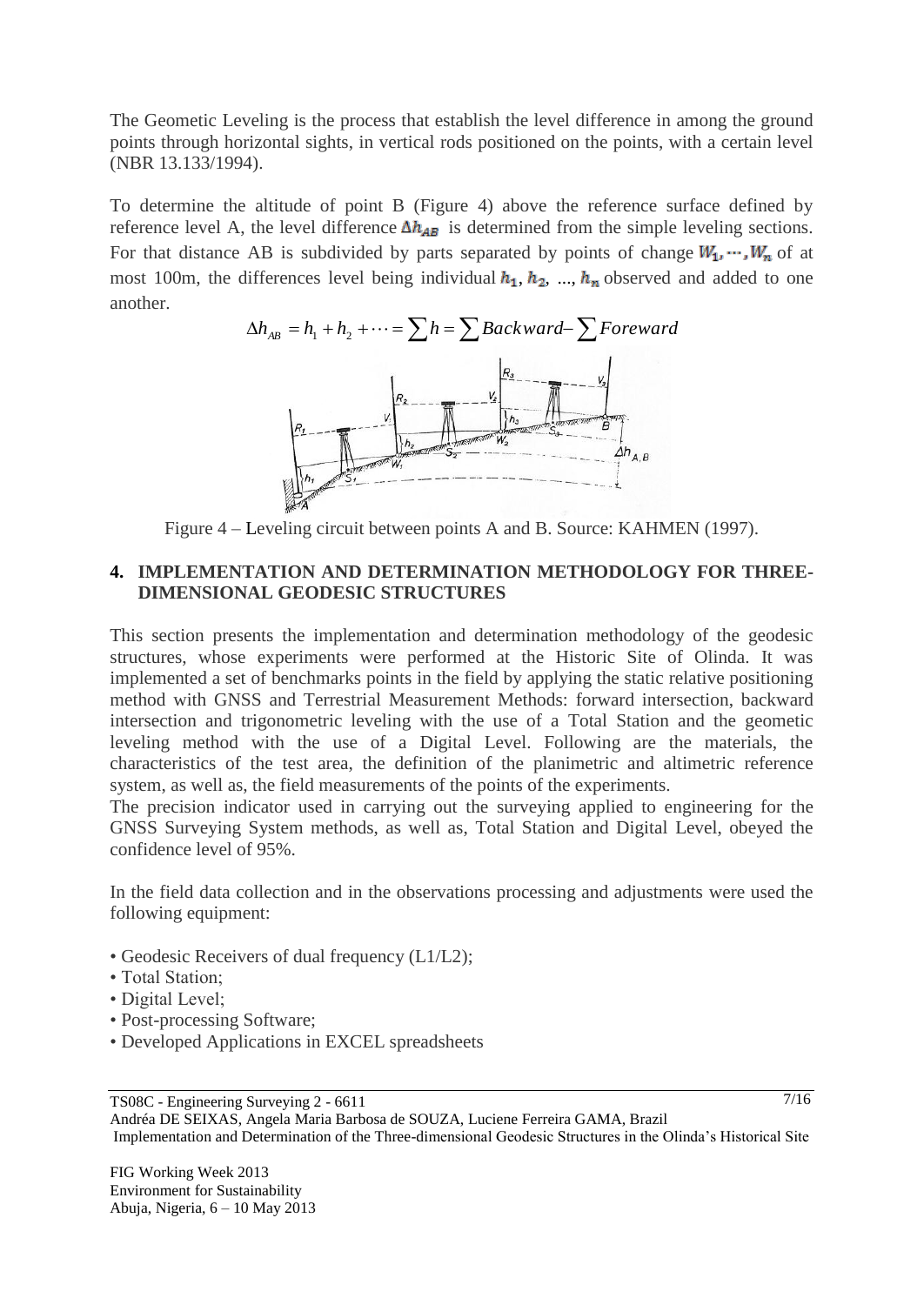### **4.1 Definition of the Experiments Area**

The test area is located in the city of Olinda, Recife Metropolitan Region. The same part of the Historic Site of Olinda, consisting of historic buildings for residential use. Figure 5, excerpted from *Google Earth* (2009), presents a sketch of the configuration of the terrestrial stations and triangulation high targets located in the Towers of Churches: Nossa Senhora da Misericórdia, Catedral da Sé and Nossa Senhora do Carmo.



Figure 5 - Sketch of the aerial view of the field representation of the reference points. Image: *Google Earth* 2009. Source: SOUZA (2012).

## **4.2 Planimetric and Altimetric Reference System Definition**

The set of the field reference points is classified into three (3) categories: implemented field reference points for the positioning execution of GNSS, implemented field reference points for execution of the terestrial measurements methods with Total Station and implemented of the field reference points for execution of the terrestrial mesurements methds with Digital Level. The implementetion of the field points metodology for GNSS are approached by (GAMA, 2008) and (SOUZA, 2012).

Thus, Olinda was covered with implantation and densification of a set of the field points:

Planimetric Field of Reference Points

This field points is divided into two. The first implemnted with GNSS, consists of 5 (five) stations (BVM, MR, IGRM, HOUSE 43 and INSC). The materialization of the vertices was held with pins riveted between the curb and/or sidewalk and wrapped with high strength epoxy adhesive (Sikadur 32). In (Figure 5) there is illustrated a sketch of the location of this field points. The second field of points, implemented by Total Station by poligonation methods with forced centering and backward intersection. It consists of nine (9) stations (BVM, MR, IGRM, HOUSE 43, INSC, EB - 105, Q - 62, and AUX1 EL). The materialization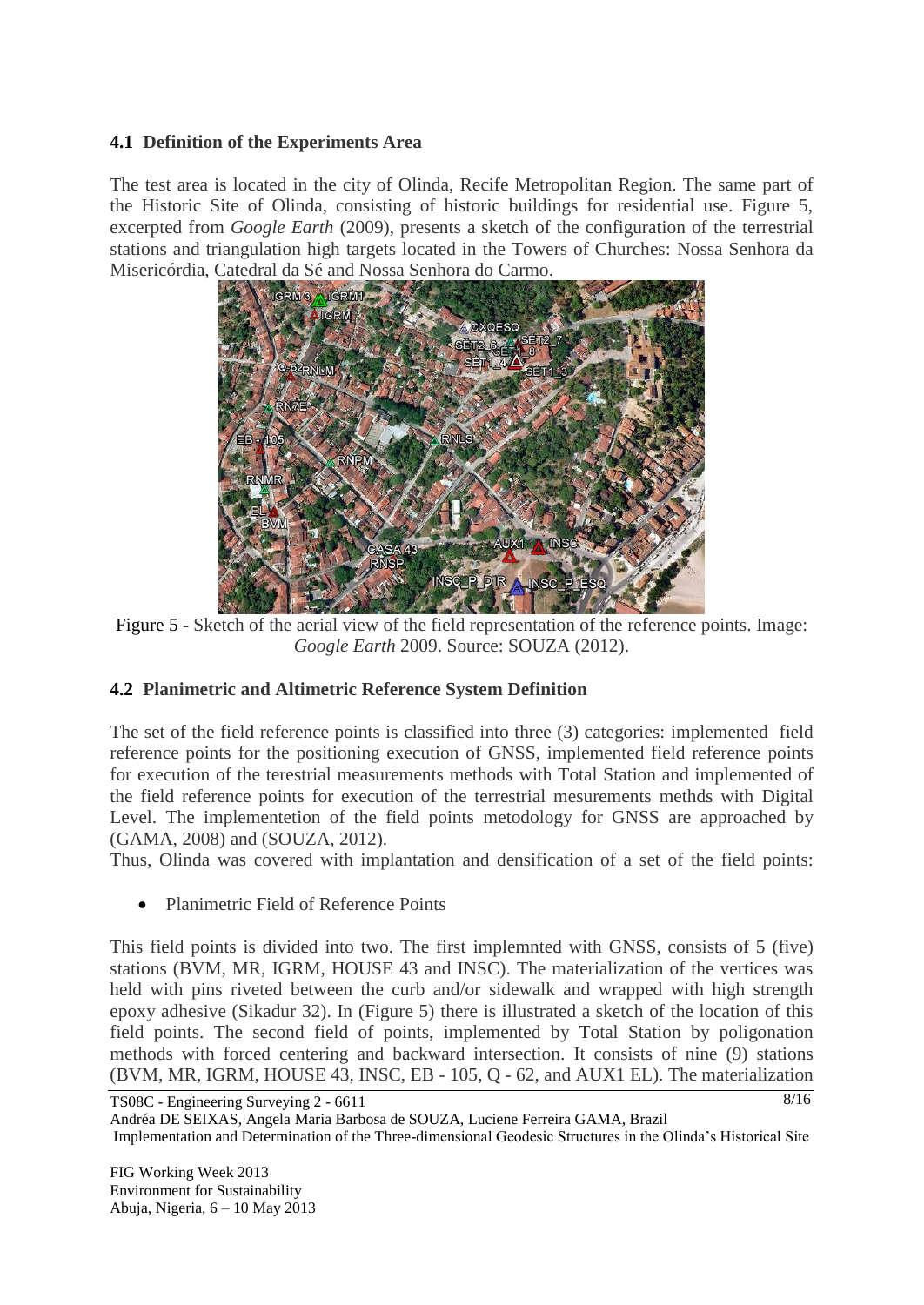of stations (EB - 105, Q - 62, AUX1) was performed with riveted pins between the curb and involved with mass epoxy adhesive. The stations (BVM, MR, IGRM, EB - 105, Q - 62, AUX1, EL) were used for transportation of the planimetric coordinates for targets located in the inaccessible peaks and towers of churches.

Altimetric Field of Reference Points

The altimetric field points was implemented with Digital Level through geometric leveling. It consists of six (6) RRNN (Level Reference), shown in (Figure 5): Reference Level Igreja de São Pedro (RNSP), Reference Level Igreja Nossa Senhora do Carmo (RNSC), Reference Level Ladeira da Sé (RNLS), Reference Level Sétima estação da via sacra (RN7E), Reference Level Rua Prudente de Moraes (RNPM), Reference Level Mercado da Ribeira (RNMR) and Reference Level Ladeira da Misericórdia (RNLM). These were materialized with pins with spherical surfaces implementd in the curb and sidewalks.

Planialtimetric Field of reference points

The planialtimetric field points were implemented by Total Station through the forward intersection methods and trigonometric leveling. It is composed of fourteen high and inaccessible targets located in the Towers of Churches: Igreja Nossa Senhora da Misericórdia (IGRM\_1, IGRM\_2, IGRM\_3), Igreja Catedral da Sé (SÉT1\_3, SÉT1\_4, SÉT1\_5, SÉT1\_8, SÉT2\_6, SÉT2\_7, SÉT2\_10, SÉT2\_11), Igreja Nossa Senhora do Carmo (INSC\_P\_DIR and INSC\_P\_ESQ) and Water Tower Box of the Historic Site of Olinda (CXQESQ). Figure 5 shows the field points formed by the high targets, located in the Towers of Churches. (Figure 6) illustrates the high targets observed.



Figure 6 - Targets in the tops of Churches: Nossa Senhora da Misericórdia, Catedral da Sé and Igreja Nossa Senhora do Carmo. Photos: October 2011. Source: SOUZA (2012).

TS08C - Engineering Surveying 2 - 6611 Andréa DE SEIXAS, Angela Maria Barbosa de SOUZA, Luciene Ferreira GAMA, Brazil Implementation and Determination of the Three-dimensional Geodesic Structures in the Olinda's Historical Site 9/16

FIG Working Week 2013 Environment for Sustainability Abuja, Nigeria, 6 – 10 May 2013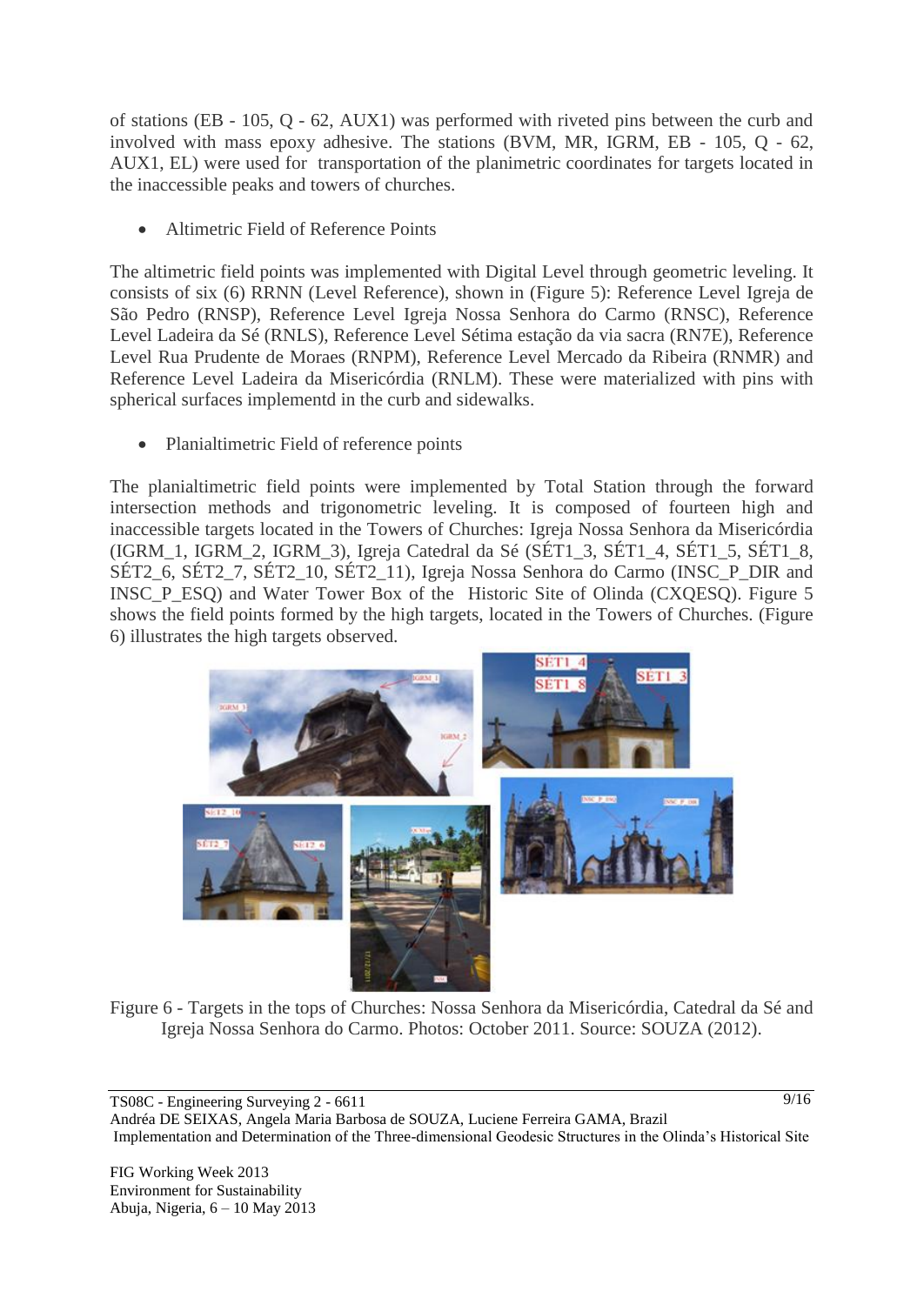For the determination of the altimetric coordinates of the high targets, were used the orthometric height of the reference points, determined from a network leveling, compose the altimetric field reference points implemented in the test area.

Below is discussed the implementation set of the field reference points.

### **4.3 Field Points Measurement**

### 4.3.1 Field Reference Points Measurement with GNSS

The Field Reference Points measurements with GNSS were held on 04/10/2010, 08/11/2010 and on 17/01/2011. Figure 7 shows the receivers GNSS on the stations composing the field reference points measured with GNSS.



Figure 7 - GNSS occupation of the reference points: BVM, MR, IGRM and HOUSE 43. Photos: November 2010. Source: SOUZA (2012).

Measurements made with GNSS campaigns were performed with two geodesic receivers L1/L2, Hiper Lite model, with horizontal accuracy of  $3mm + 0.5$  ppm and vertical  $5mm +$ 0.5 ppm for static surveying, configured with the data recording rate 15 seconds, the elevation mask 15° and the screening time per station approximately 1 hour and thirty minutes. The stations RECF (RBMC) and UFPE were used as reference stations.

#### 4.3.2 Field Reference Points Measurement with Digital Level

The measurement campaign was carried out in four days: 11/07/2011, 13/07/2011, 14/07/2011 and 15/07/2011.

The altimetric reference system of the RRNN implemented is fixed by the altitude RN394D from IBGE, located to the left of the main door of the Church São Pedro, corresponds to 15.9082 m height, adjusted in the date 15/06/2011. The experiments were conducted around several urban blocks entirely built by the pathway involving RRNN (RNSP, RNSC, RNLS, RNLM, RN7E, RNPM) RN394D and RNSP, making closed leveling circuits. (Figure 8) shows the urban street blocks understood by leveling circuits.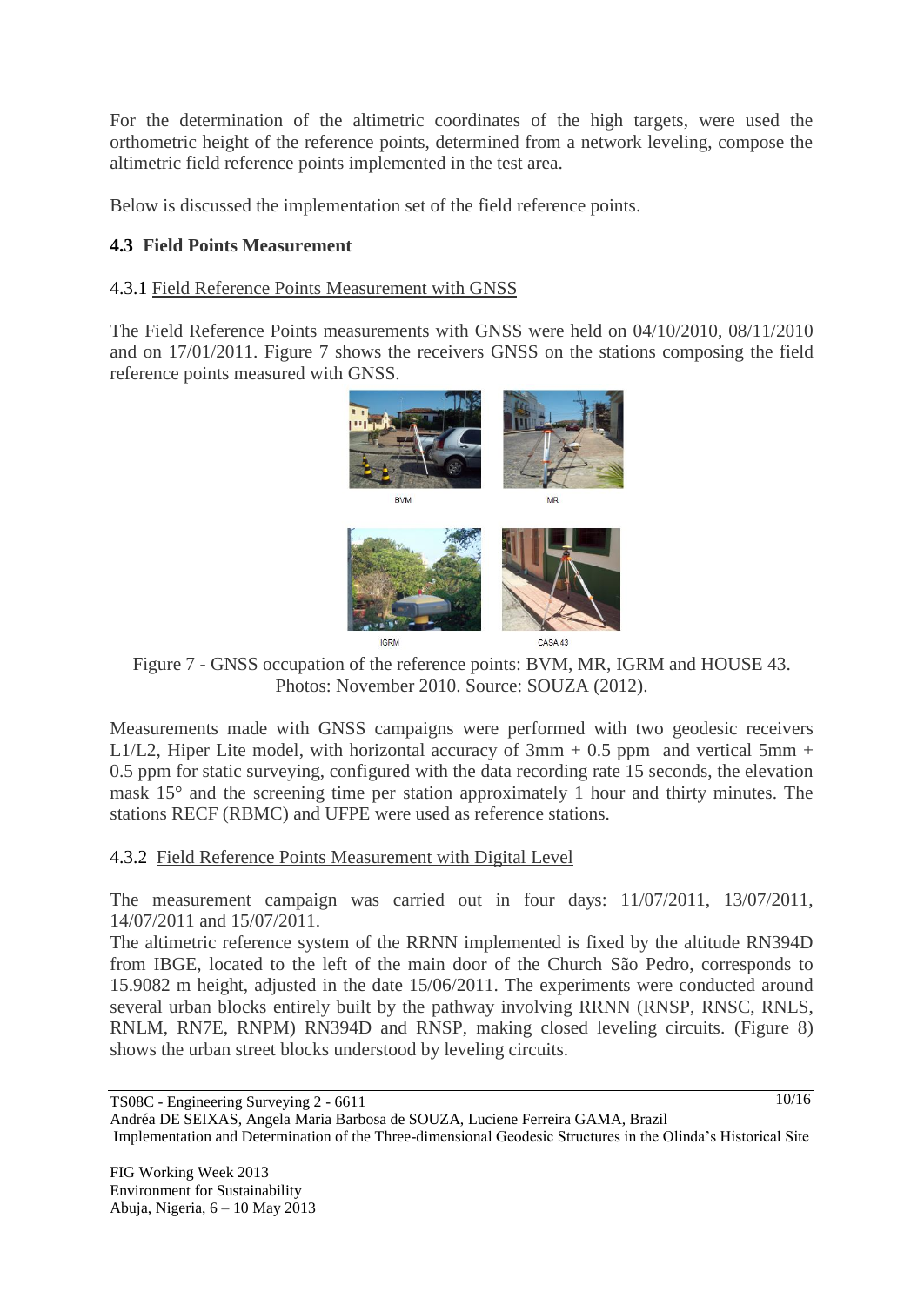

Figure 8 - Sketch in aerial view of the location of RRNN. Image: *Google Earth* 2009. Source: SOUZA (2012).

Measurements were taken with the Leica Digital Level DNA - 03, standard deviation of 0.3 mm/km Invar cod 2m, conducted continuously from pathway stations by forward and backward sights. The measurements were performed with the equipment as follows: the instrument is programmed to perform four successive measurements, at the end in the display presents the mean and standard deviation of the height measurement and informed the horizontal distance from the equipment to the Invar cod with deviation of 5 mm/10m. The results of measurements presented in the display are considered the influence of the curvature of the earth, ie. , the "EC" function was activated to correct the curvature of the earth. This means that electronically heights of the cods measurements were automatically corrected in relation to the earth curvature.

#### 4.3.3 Field Reference Points Measurement with Total Station

The surveying in the Local Topographic System of the field reference points, applying the terrestrial measurement methods with the use of Total Station Trimble DR - 3305, accuracies 5" angle and 5 mm ± 5 ppm linear, was performed on different days: 17/12 /2011, 19/12/2011 and 20/12/2011.

All the stations of planimetric reference (see item 4.2) were filled with forced centering, ie., the tripods and the installed leveling bases in the two stations remain centered during the measuring procedure, by applying the technique of target combined measuring with two readings series in direct and inverse positions.

From the planimetric coordinates of the stations and altimetric field points were measured with a Total Station the targets located high in the Towers of Churches. By means of the forward intersection method and the trigonometric leveling were determined the planialtimetric coordinates of the high targets.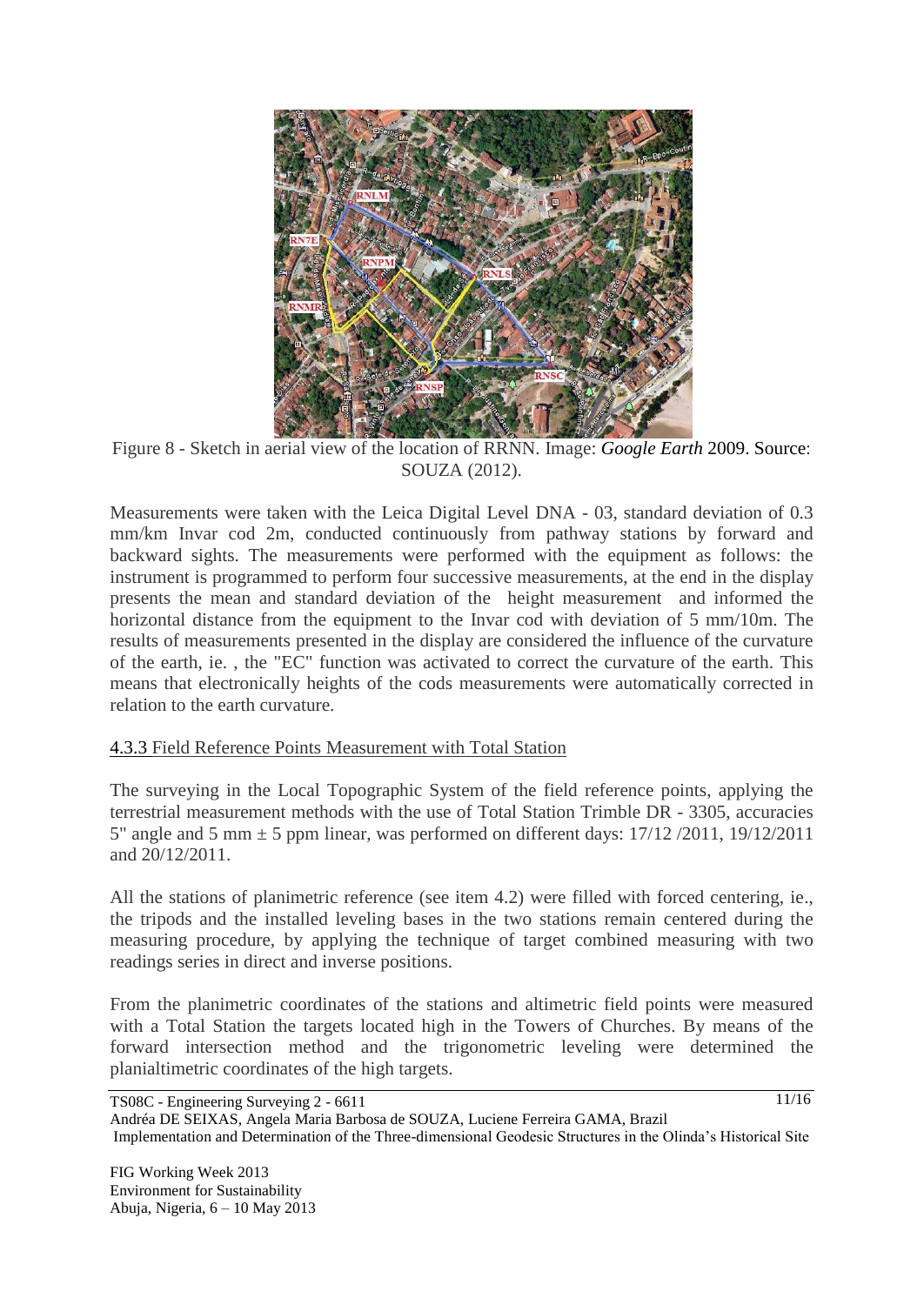The high targets of the towers of the Catedral da Sé were measured at their left and right extremes because they had a spherical shape. The targets of the high tower of the Igreja Nossa Senhora da Misericórdia and the targets of he high tower of the Igreja Nossa Senhora do Carmo were measured in their extreme points (SOUZA, 2012).

The angular and linear measurements for the planimetric stations and for the Level References were made with a prism installed in the in "basis - prism" adapter in the first case and a vertical stick supported on a tripod in the second case. Thus it was possible to carry the RRNN altitude for other high targets observed.

From the high targets were possible by the backward intersection method to determine and compare the planimetric coordinates of the some stations of the planimetric field of reference points. And by the trigonometric leveling method verify the quality of the altitudes transferred from of the high targets to the Level References without considering the height of the instrument. This was possible because near each planimetric station there is a Reference Level.

### **5. RESULTS**

Following are the results for the high targets located in the Towers of Churches of Nossa Senhora do Carmo, Nossa Senhora da Misericórdia and Catedral da Sé.

1) Planimetric coordinates of high targets determined by the forward intersection method of the 2D

The planimetric coordinates of high targets: IGRM\_1, IGRM\_2, IGRM\_3, SÉT1\_3, SÉT1\_4, SÉT1\_5, SÉT1\_8, SÉT2\_6, SÉT2\_7, SÉT2\_10, SÉT2\_11, INSC\_P\_ESQ, INSC\_P\_DIR and CXQESQ were calculated using developed applications in EXCEL spreadsheet software. The resulting coordinates for these high targets are achieved by the average values of the observations of the angles reading in the edges left and right of the spherical structures located in the towers of the Catedral da Sé. For other targets coordinates are obtained by the mean values of the observations of the reading angles. In (SOUZA, 2012) described the whole procedure for the forward intersection method. Table 1 shows the determined coordinates and their respective standard deviations.

| <b>Targets</b> high | E(m)        | N(m)         | $\sigma E(m)$ | $\sigma N(m)$ |
|---------------------|-------------|--------------|---------------|---------------|
| IGRM 1              | 295858,2736 | 9113796.3834 | 0.0004        | 0.0013        |
| IGRM 2              | 295864.2755 | 9113801.7995 | 0.0002        | 0.0003        |
| IGRM 3              | 295862.1408 | 9113796,0033 | 0.0006        | 0.0013        |
| SET1 3              | 296184.1965 | 9113689,5429 | 0.0015        | 0.0019        |
| <b>SET1 4</b>       | 296186,3237 | 9113692.8684 | 0.0171        | 0.0213        |
| SET1 <sub>5</sub>   | 296175,9163 | 9113692.2235 | 0.0035        | 0.0043        |
| SET1 8              | 296182.7078 | 9113688.3695 | 0.0033        | 0.0041        |
| SET2 6              | 296170.9975 | 9113710.1249 | 0.0040        | 0.0048        |
| <b>SET2 7</b>       | 296184,9748 | 9113725.8490 | 0.0029        | 0.0028        |
| SET2 10             | 296180.2481 | 9113718.2958 | 0.0067        | 0.0063        |
| SET2 11             | 296188.0993 | 9113716.3503 | 0.0050        | 0.0053        |
| <b>INSC P ESQ</b>   | 296189,4178 | 9113339,6978 | 0.0337        | 0.0148        |
| <b>INSC P DIR</b>   | 296189,8834 | 9113343.1394 | 0.0138        | 0.0305        |
| <b>CXESO</b>        | 296100.4884 | 9113745.1810 | 0.0000        | 0.0000        |

Table 1 - Coordinates UTM SIRGAS2000 determined by forward intersecting 2D and their respectives standard deviations. Source: SOUZA (2012).

TS08C - Engineering Surveying 2 - 6611  $12/16$ 2) Planimetric coordinates of the reference stations determined by backward intersection 2D

Andréa DE SEIXAS, Angela Maria Barbosa de SOUZA, Luciene Ferreira GAMA, Brazil Implementation and Determination of the Three-dimensional Geodesic Structures in the Olinda's Historical Site

FIG Working Week 2013 Environment for Sustainability Abuja, Nigeria, 6 – 10 May 2013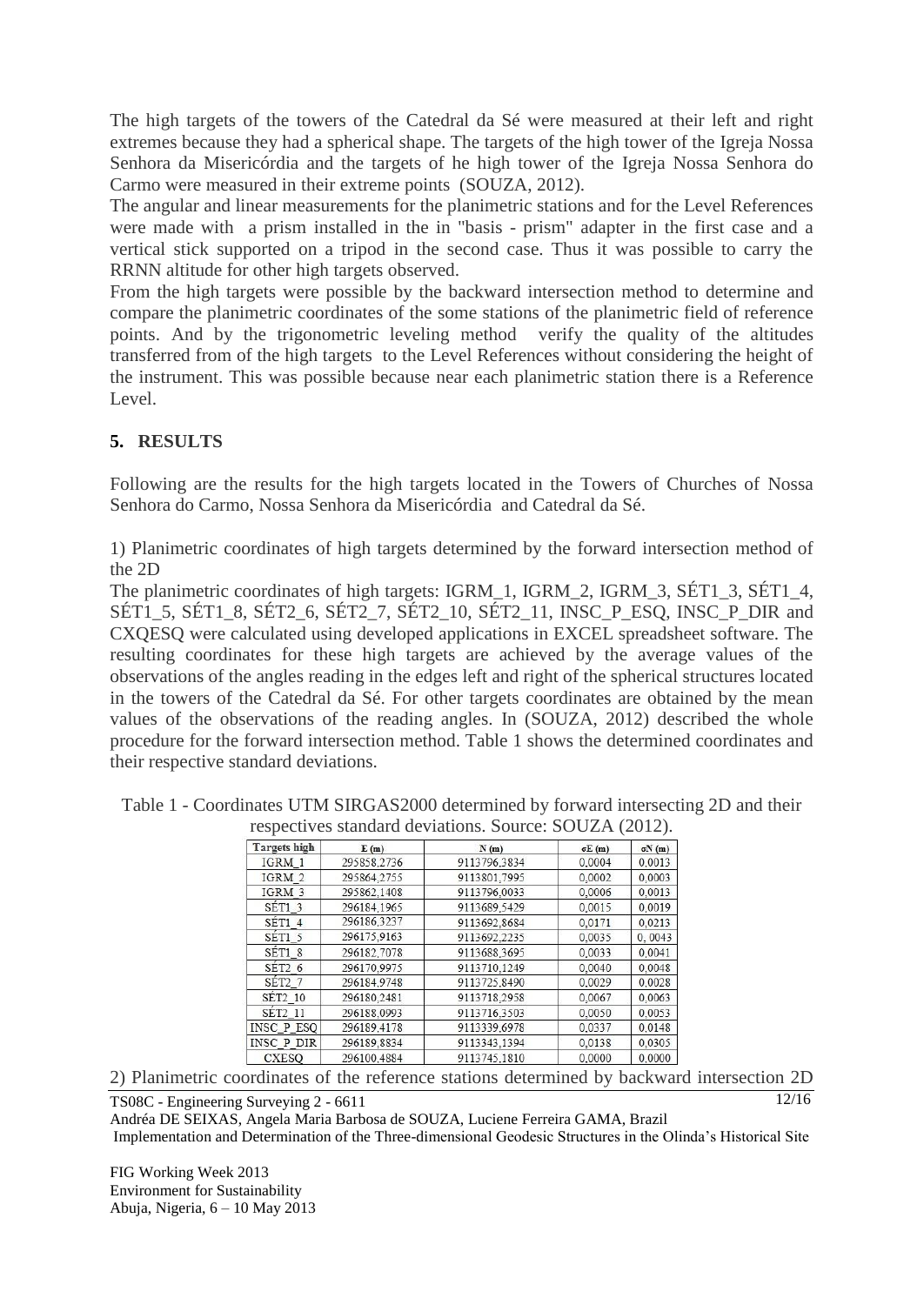through combined measurements of direction and distance

The points coordinates AUX1, EL, INSC, BVM, MR and IGRM were determined by backward intersection through combined measurements of direction and distance (cf. section 3.2.2), using developed application in EXCEL spreadsheet software. (Table 2) shows the coordinates of the intersection points determined by the backward intersection and their respective standard deviations.

| <b>Stations</b>          | E(m)        | N(m)          | $\sigma_E(m)$ | $\sigma_N(m)$ |
|--------------------------|-------------|---------------|---------------|---------------|
| IGRM $(Q - 62 e$ IGRM 1) | 295852.2358 | 9113770.8341  | 0.0000        | 0.0002        |
| MR (EB - 105 e RNMR)     | 295794.4212 | 9113501.4990  | 0.0000        | 0.0000        |
| CASA43 (RNSP e IGRM 3)   | 295988,6045 | 9113379, 1729 | 0.0002        | 0.0010        |
| INSC (AUX1 e IGRM 1)     | 296221.3443 | 9113399.6584  | 0.0013        | 0.0034        |
| INCS (AUX1 e IGRM 2)     | 296221,4605 | 9113399,2570  | 0.0013        | 0.0034        |
| INSC (AUX1 e IGRM 3)     | 296221.4462 | 9113399,3070  | 0.0013        | 0.0034        |
| INCS (AUX1 e SET1 3)     | 296221.3472 | 9113399.3643  | 0.0171        | 0.0443        |
| INCS (AUX1 e SET1 4)     | 296221,3196 | 9113399.3347  | 0.0443        | 0.0171        |
| BVM (MR e SET1 3)        | 295811.4747 | 9113452.8674  | 0.0000        | 0.0000        |
| BVM (MR e SET1 4)        | 295811.4888 | 9113452.8725  | 0.0000        | 0.0000        |
| BVM (MR e SET1 8)        | 295811,6730 | 9113452.9395  | 0.0000        | 0.0000        |
| $AUX1$ (INSC $-$ SET1 4) | 296177,3710 | 9113386.7119  | 0.0145        | 0.0377        |
| AUX1 (INSC - SET1 3)     | 296177.3776 | 9113386.7333  | 0.0166        | 0.0432        |

Table 2 - Coordinates UTM SIRGAS2000 determined by backward intersection 2D and their respective standard deviations. Source: SOUZA (2012).

c) Altimetric coordinates of the reference stations and of the high targets determined by trigonometric leveling method

The coordinates of the high targets of the church towers (IGRM\_1, IGRM\_2, IGRM\_3, SÉT1\_3, SÉT1\_4, SÉT1\_5, SÉT1\_8, SÉT2\_6, SÉT2\_7, SÉT2\_10, SÉT2\_11, INSC\_P\_ESQ, INSC\_P\_DIR) had their altimetric coordinates calculated from multiple alignments as described in (Table 3).

Table 3 - Altimetric coordinates of the high targets of the churche towers calculated from

|                     |                     |                      |                   | HIGT ALTITUDE OF TARGETS (M) |                           |               |                      |
|---------------------|---------------------|----------------------|-------------------|------------------------------|---------------------------|---------------|----------------------|
|                     | <b>ALIGNMENT</b>    |                      |                   |                              |                           |               |                      |
| Targets high        | HOUSE 43-<br>IGRM 3 | EB 105-<br><b>MR</b> | BVM-<br><b>MR</b> | IGRM-Q-<br>62                | $Q - 62 -$<br><b>IGRM</b> | INSC-<br>AUX1 | AUX1-<br><b>INSC</b> |
| HIGRM 1             | 72.2874             | 72,0168              |                   | 71.7944                      | 71.9265                   | 72,3010       |                      |
| HIGRM 2             |                     | 72,5670              |                   |                              |                           | 72,1155       |                      |
| HIGRM 3             |                     | 72,0692              |                   | 72,0257                      | 72,0394                   | 71,5190       |                      |
| HSET <sub>1</sub> 3 | 70.5076             | 70.4079              | 70.3944           | 70,2461                      |                           | 70.3672       | 70,3690              |
| HSET1 4             | 74.2168             | 74.0791              | 74.0912           | 73.9350                      | 74.0283                   | 74.0922       | 74.0863              |
| HSET <sub>1</sub> 5 | 70,41635            | 70,3735              | 70.3641           |                              |                           | 70.2041       | 70,2353              |
| HSET1 8             | 69,6003             | 69.6567              | 69,7617           |                              |                           |               | 69,8356              |
| HSET2 6             | 69.2586             | 69.2798              | 69,3969           |                              |                           | 69.6679       |                      |
| HSET2 7             | 71,7518             |                      | 71,0059           |                              |                           | 71.3309       |                      |
| <b>HSET2 10</b>     |                     | 73,8634              | 73.8978           |                              |                           |               | 74,1922              |
| <b>HSET2 11</b>     | 70,7794             | 70,5452              |                   |                              |                           |               |                      |
| HINSC P ESQ         |                     |                      |                   |                              | $\omega_{\rm c}$          | 34.5874       | 34.6040              |
| <b>HINSC P DIR</b>  |                     |                      |                   |                              |                           | 33 1802       | 33, 1600             |

multiple alignments. Source: SOUZA (2012).

The final altimetric coordinates (Table 4) of the high targets of the churche towers are the resultant of the average of the calculated coordinates for each high target.

13/16

Andréa DE SEIXAS, Angela Maria Barbosa de SOUZA, Luciene Ferreira GAMA, Brazil Implementation and Determination of the Three-dimensional Geodesic Structures in the Olinda's Historical Site

FIG Working Week 2013 Environment for Sustainability Abuja, Nigeria, 6 – 10 May 2013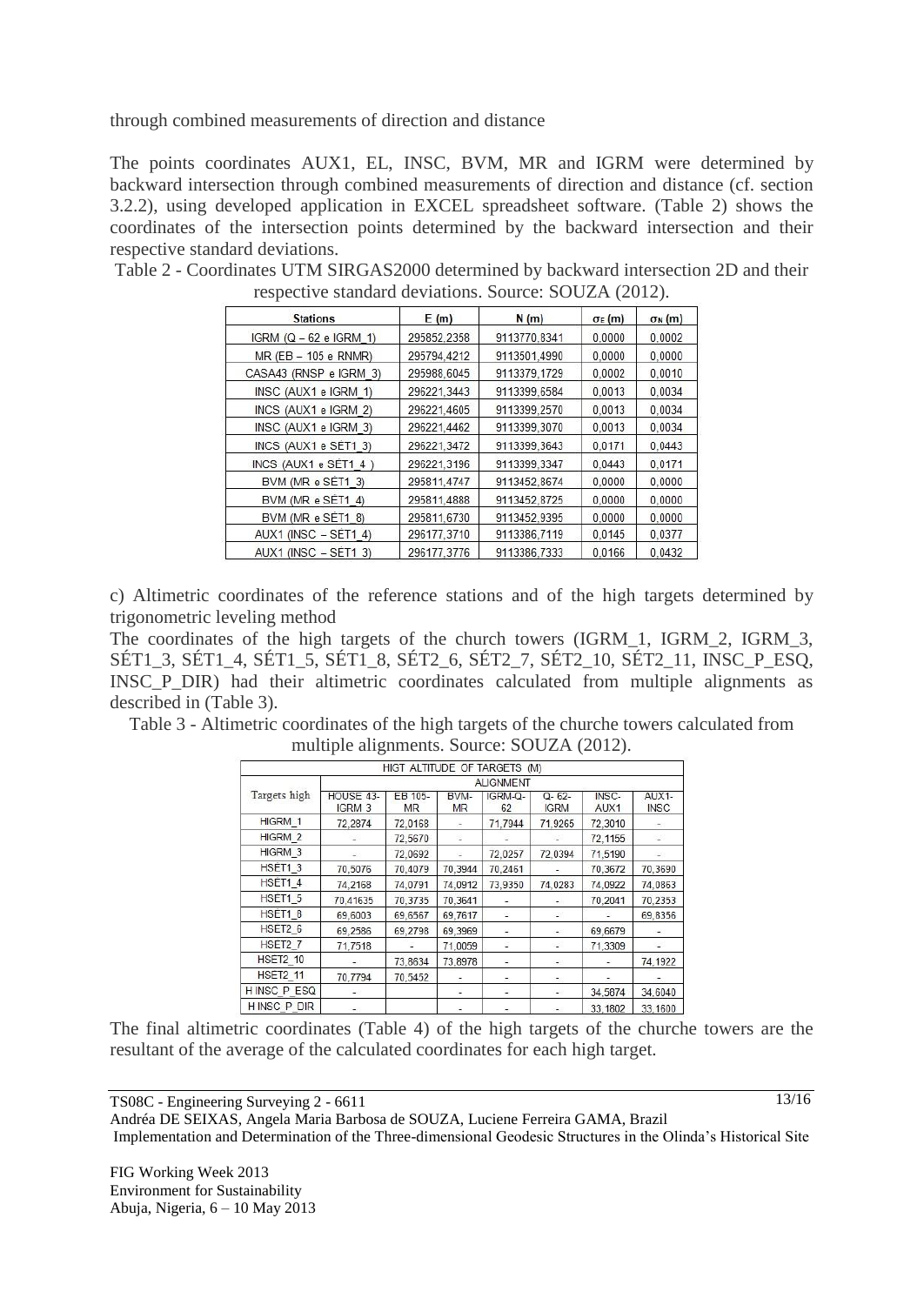| <b>High Targets</b> | Averages of altitudes (m) |  |  |
|---------------------|---------------------------|--|--|
| IGRM1               | 72.06520                  |  |  |
| IGRM2               | 72,34127                  |  |  |
| IGRM3               | 71,91333                  |  |  |
| SE-T1 3             | 70.38201                  |  |  |
| SÉ-T1 4             | 74,07557                  |  |  |
| SE-T1 5             | 70,31868                  |  |  |
| SE-T1 8             | 69.71358                  |  |  |
| SE-T2 6             | 69,40078                  |  |  |
| SE-T2-7             | 71,36287                  |  |  |
| SÉ-T2-10            | 73.88061                  |  |  |
| SE-T2 11            | 70,66227                  |  |  |
| INSC P ESQ          | 34.59571                  |  |  |
| HINSC P DIR         | 33.17009                  |  |  |

Table 4 - Means of the altimetric coordinates of the high targets of the towers. Source: SOUZA (2012).

From the average altitudes of high targets of the churches (Table 4) and various alignments (Table 3) made by the trigonometric leveling method were recalculated the RRNN altitudes and performed the comparison with the altitudes those obtained from altimetric field points determined by the geometric leveling method. It was found that the discrepancies between the altitudes with respect to the same high target and the various alignments were not satisfactory, necessitating a more detailed study of the trigonometric leveling in determining high targets.

#### 6. **FINAL CONSIDERATIONS**

Were implanted three fields of reference points with different technology measurements. The first with the use of GNSS, the second with the use of Digital Level and the third with the use of Total Station. This set of field reference points allows realize Topographic/Geodesic Surveys and 3D Reconstruction of the objects within their areas and their surroundings. In this sense the Historical Site of Olinda was awarded with the implementation of the planialtimetric geodesic structures.

The planialtimetric field of pointes (IGRM\_1, IGRM\_2, IGRM\_3, SÉT1\_3, SÉT1\_4,  $SÉT1$  5,  $SÉT2$  6,  $SÉT2$  7,  $SÉT1$  8, and  $SÉT2$  10  $SÉT1$  11,  $OCKEsq$ , INSC P DIR and INSC\_P\_ESQ) had its coordinates determined by with the Total Station by the method of forward intersection from the planimetric field of reference points and by the method of trigonometric leveling from the altimetric field of the reference points .

Considering the standard deviations of the planimetric coordinates, presented in Table 1, determined by the forward intersection, was noted that the largest deviations was found for the INSC\_P\_ESQ high target with value 0.0337 m to the coordinate E and 0.0305 m for the coordinate N of the high target INSC\_P\_DIR. The lowest values of the standard deviations are found for the coordinates E and N of the high target IGRM\_2, with values of 0.0002 m and 0.0003m, respectively.

As the altimetric coordinates of the high targets were not adjusted, the quality control of them was performed through of the dispersion around the mean. However analyzing the orthometric heights of RRNN determined by trigonometric leveling and the ones calculated by trigonometric levelind from the altitudes of the high targets, were found discrepancies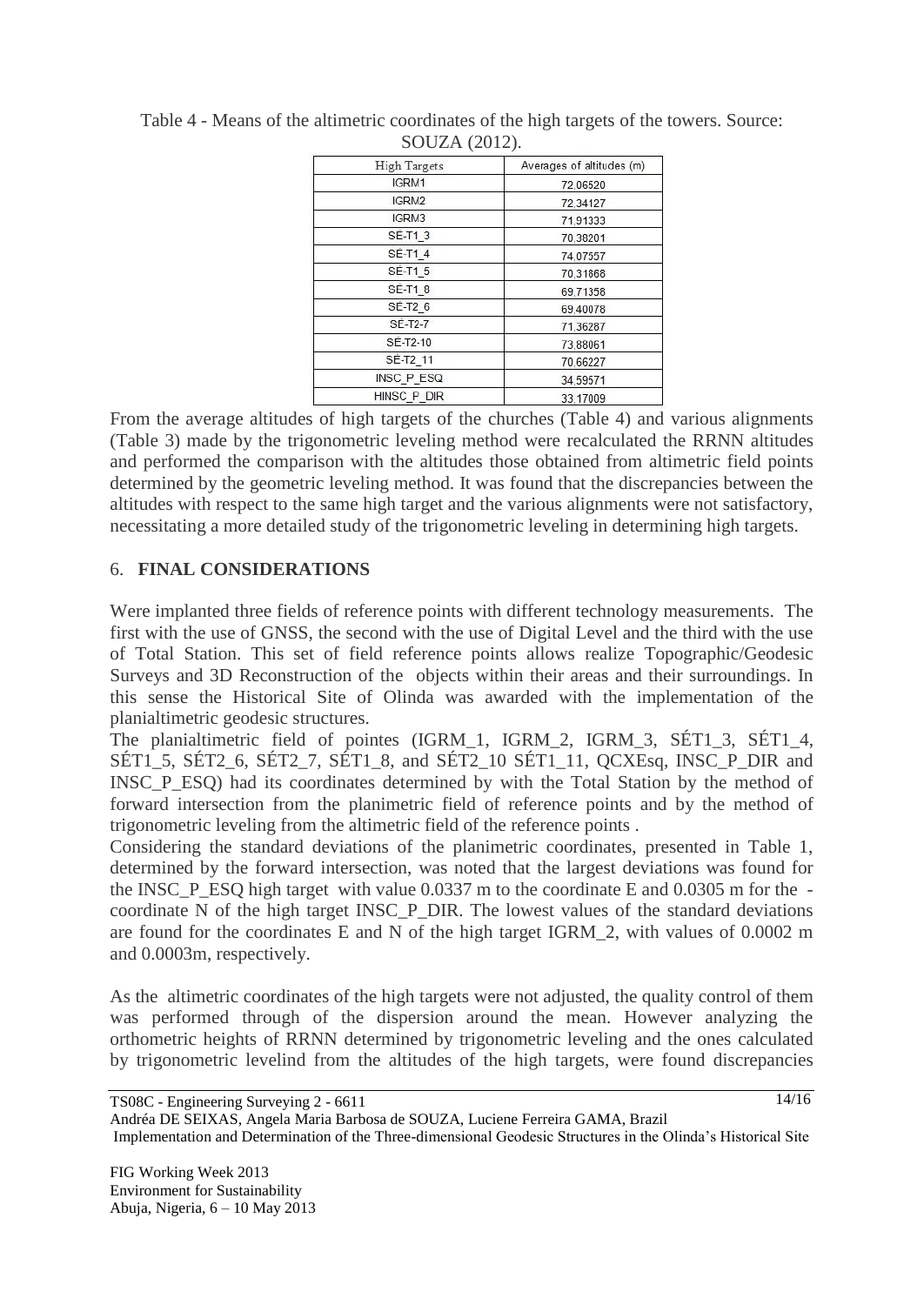unacceptable for most high targets, with exception for the targets INSC\_P\_ESQ, INSC\_P\_DIR and SÉT1\_4 whose their discrepancies were around 1cm.

### **ACKNOWLEDGEMENT**

Prof. Titular José Jorge de Seixas by English translation. LATOP/DECart/UFPE LAGEO/DECart/UFPE

#### **REFERENCES**

- 1. TORGE, W. **Geodaesie**, 2. Aufage, Berlin: de Gruyter Lehrbuch, 2003.
- 2. MONICO, J. F. G. **Posicionamento pelo GNSS: descrição, fundamentos e aplicações.**2 ed. - São Paulo: Editora UNESP, 2008.
- 3. KAHMEN, H. **Vermessungskunde**. 19. Aufl., 1997.
- 4. GRUBER, F. J.; JOECKEL, R. **Formelsammlung fuer das Vermessungswesen.** 15. Auflage. Studium Viemegt: Teubner, 2011.
- 5. WOLF, P. R.; GHILANI, C. D**. Adjustment Computations Statistics and Least Squares in Surveying and GIS.** New York. John Wiley & Sons Inc,1997.
- **6.** GEMAEL, C. **Introdução ao Ajustamento de Observações: aplicações geodésicas.**Curitiba: Ed.UFPR,1994. Reimpressão 2004.
- 7. GAMA, L. F. **Experimentos e Análises Metodológicas do Desempenho de Estruturas Geodésicas Planimétricas Implantadas com GPS e Estação Total**: Aplicações em Levantamentos Cadastrais Urbanos. Dissertação de Mestrado apresentado ao Programa de Pós-Graduação em Ciências Geodésicas e Tecnologias da Geoinformação da UFPE. Recife. 2008.
- 8. KAHMEN, H.; FAIG, W. **Surveying**. Berlin: Ed. de Gruyter, 1988.
- 9. JORDAN, D. W. **Tratado general de Topografia.** V. I. Barcelona, Editorial Gustavo Gili, S. A.,1944.
- 10. RESNIK, B.; BILL, R. **Vermessungskunde fuer den Plannungs-, Bau- und Unweltbereich.** 3. Aulf. Wichmann Verlag: Heidelberg, 2003.
- 11. KAHMEN, H. **Angewandete Geodaesie. Vermessungskunde**. 20. Aufl., 2005.
- 12. ABNT. NBR-13.133 **Normas Técnicas para a Execução de Levantamentos Topográficos.** Rio de Janeiro, 1994.
- 13. SEEBER, G. **Satellite Geodesy: Fundamentations, Methods and Applications.** Walter de Gruyter, Berlin, New York, 2003.
- 14. HOFMANN-WELLENHOF, B.; LICHTENEGGER, H.; COLLINS, J. **GPS: Theory and Practice**. Springer Wien New York. 3ª.ed. 389 P. 2001.
- 15. MONICO, J. F. Galera. **Posicionamento pelo NAVSTAR – GPS**: Descrição, Fundamentos e Aplicações. Editora UNESP – São Paulo, 2000.
- 16. LEICK, A. **GPS: Satellite surveying**. 2. ed. New York: J.Wiley, 1995. 560p.
- 17. SEGANTINE, P.C.L. **Sistema de Posicionamento Global - GPS**. São Carlos. Editora da Escola de Engenharia de São Carlos, Universidade de São Paulo. 2002. 316 p.
- 18. IBGE. **Resolução - PR nº 22, de 21-07-83 -** Especificações e Normas Gerais para Levantamentos Geodésicos, 1983 – [www.ibge.gov.br](http://www.ibge.gov.br/) (acessado em 02/07/2011).

 $15/16$ 

Andréa DE SEIXAS, Angela Maria Barbosa de SOUZA, Luciene Ferreira GAMA, Brazil Implementation and Determination of the Three-dimensional Geodesic Structures in the Olinda's Historical Site